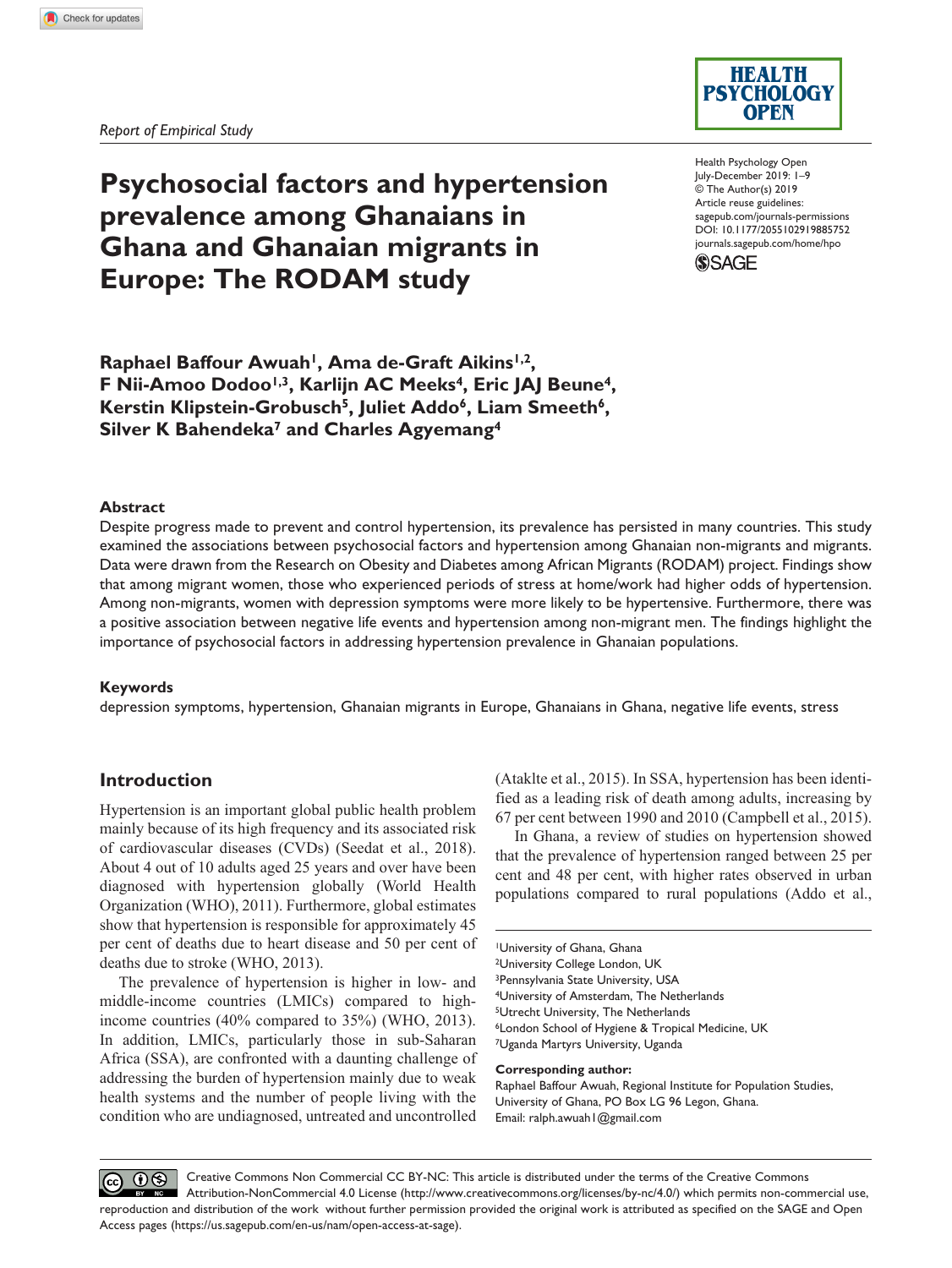2012; Awuah et al., 2014; Sanuade et al., 2018a, 2018b). In addition, there is evidence to show that the prevalence of hypertension is high among African (including Ghanaian) migrant populations residing in high-income countries compared to the host population (Agyemang et al., 2009, 2010, 2015; Gu et al., 2012; Modesti et al., 2016). Particularly, a study that assessed variations in hypertension prevalence, awareness, treatment and control among Ghanaian migrants showed that the prevalence of hypertension was higher among Ghanaian migrants compared to Ghanaian nonmigrants or the host population (Agyemang et al., 2018).

Despite efforts to prevent, treat and effectively control hypertension, its prevalence has persisted or increased in many LMICs and in African populations in high-income countries. Advancement in hypertension research overtime has led to the recognition of factors such as low physical activity levels, smoking, over consumption of alcohol and unhealthy diets as major drivers of hypertension prevalence. However, these factors alone do not fully explain the increase in prevalence of hypertension. It has been suggested that psychosocial factors such as stress, depression (symptoms), negative life events and anxiety contribute to the prevalence of hypertension (Neylon et al., 2013). This association may be true for many LMICs as well as African (including Ghanaian) migrant populations.

A psychosocial factor is a measurement that associates psychological events to the social environment (Nilsson, 2010). This may lead to psychological and biological changes that may increases one's risk of diseases (Okereke and Manson, 2017). Ongoing exposure to stressors that may eventually lead to chronic or acute stress or depression is linked to sustained blood pressure (BP) elevations (Guimont et al., 2006; Heard et al., 2011; Markovitz et al., 2004). However, there is a paucity of evidence of this association among Ghanaian populations at home and those residing outside the country. Particularly, migrant populations face peculiar challenges which threaten or compromise their physical and mental well-being compared to non-migrants (Pikhart and Pikhartova, 2015), mainly because migrants are often confronted with a number of challenges especially as they learn and adjust to the norms and values of the host culture (Kuo, 2014). In addition, migrants are burdened with the pressure of remitting to family and close associates in their home country (Adepoju, 2008; Humphries et al., 2009).

The main objective of this study was to assess the association between psychosocial factors – specifically, stress, depression symptoms and negative life events – and hypertension prevalence among Ghanaians living in Ghana (nonmigrant population) and Ghanaian migrants in Europe.

## **Methods**

#### *Data source*

Data were drawn from the Research on Obesity and Diabetes among African Migrants (RODAM) study. The RODAM study was a multi-centre research study with partners from Ghana and three European countries (Netherlands, United Kingdom and Germany), conducted between 2012 and 2015. A main feature of the RODAM project was that highly standardized protocols of quantitative and qualitative assessments were applied for participant recruitment and topic-related investigations at all the study locations. Additional details of the RODAM methodology have been published previously (Agyemang et al., 2014).

#### *Study design and recruitment*

The RODAM study was cross-sectional in design involving participants living in Ghana and Europe. In Ghana, participants were recruited from urban and rural areas of the Ashanti region (hereafter referred to as urban Ghana and rural Ghana). Urban areas of the region where data were collected included Kumasi and Obuasi, and the rural communities included Denyase and Akwaaduo. In Europe, participants were recruited from Ghanaian dominated communities in Amsterdam, London and Berlin. The Ghanaian migrant population in Europe was comparable in ethnic composition to the Ghanaian population recruited in Ghana.

#### *Inclusion and exclusion criteria*

Individuals between the ages of 25–70 years, and of Ghanaian heritage living in rural and urban Ghana, and the three cities in Europe were eligible to respond to a questionnaire and attend a physical examination process. Individuals who did not give an informed consent and pregnant women were excluded.

## *Data collection*

Individuals who agreed to participate in the study were scheduled for an interview which was administered by trained field personnel or self-administered. The interview provided information on demographic and socio-economic characteristics, psychosocial vulnerabilities and health status. Respondents who completed the questionnaire were invited for a physical examination in a local research clinic or a health centre where BP measurements as well as weight and height measurements were taken.

#### **Measurements**

## *Outcome variable*

Participants had their BP measured three times with a validated semi-automated monitoring device (Microlife Watch BP home) with the appropriate cuff used. Participants were seated in a chair with a suitable support to enable the arm rest. The mean of the last two readings was used to determine the BP status of an individual. Hypertension was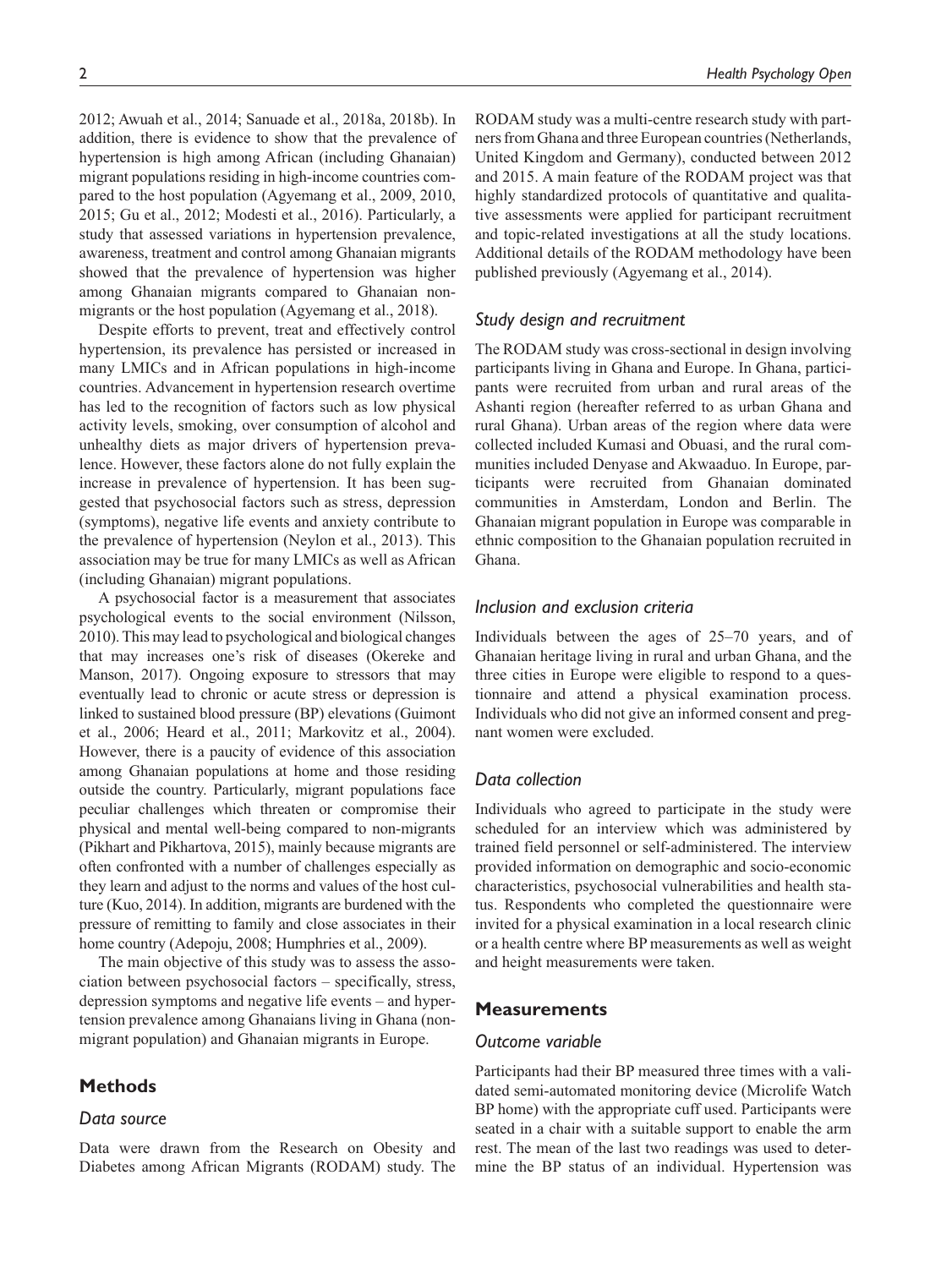defined as a systolic BP of  $\geq 140$  mmHg and/or a diastolic  $BP$  of  $\geq 90$  mmHg and/or receiving anti-hypertensive medications (World Health Organization, International Society of Hypertension Writing Group, 2003).

#### *Explanatory variables*

Stress at home and/or work, depression symptoms and negative life events were used as the measures of psychosocial factors. Stress at home and/or work was assessed with the stress scale used in the INTERHEART study (Rosengren et al., 2004). Respondents were asked how often they felt irritable, anxious or had sleeping difficulties as a result of conditions at home or work. In this study, stress at home/ work was categorized as 'no' (never experienced stress at home and/or work) or 'yes' (experienced periods of stress at home and/or work).

To assess depression symptoms, the nine-item Patient Health Questionnaire (PHQ-9) (Kroenke et al., 2001) was used. The PHQ-9 is a tool used for diagnosing depression or assessing the level or severity of depression symptoms. A sum score of the nine-item scale was computed, ranging from 0 to 27. This was categorized as 'no depressive symptoms' (sum score from 0 to 4) and 'presence of depressive symptoms', representing mild, moderate and severe depressive symptoms (sum score from 5 to 27). These categories were combined due to the small number of cases in each of them.

To assess negative life events, an adapted version of the 'List of Threatening Experiences' (LTE) measure was used (Ikram et al., 2015; Lewis et al., 2006). This enabled for an assessment of the presence of major negative life events that could cause acute stress to an individual. Respondents were asked whether they had experienced unpleasant events such as the experience of serious illness, injury or death of a close family member, abrupt end of a steady relationship or the experience of a major financial crisis. Responses were categorized as 'no' (no negative life event experienced) or 'yes' (experienced one or more negative life event(s))

## *Covariates*

Covariates assessed in this study were age, level of formal education completed (no/primary education, lower secondary, higher secondary or tertiary), employment status (not working or has a paid job), physical activity (low, moderate or high), body mass index (BMI), family history of CVD and length of stay (for migrants only). These covariates have been shown to be associated with hypertension in previous studies (Ibekwe, 2015; Pilakkadavath and Shaffi, 2016; Wu et al., 2018).

#### *Data analyses*

Characteristics of the study sample were expressed as counts and percentages for categorical variables or means and standard deviations for continuous variables. Logistic regression models were ran to assess the association between psychosocial factors (stress, depression symptoms and negative life events) and hypertension, with adjustment for covariates.

Analyses of the associations between psychosocial factors and hypertension were assessed for both Ghanaians populations (non-migrants and migrants). Stepwise adjustments were made for the covariates. A *p*-value of <0.05 was considered statistically significant. Results are presented as odds ratios (ORs) with corresponding 95% confidence intervals (CIs) and denotations for *p*-values that were significant. All data were analysed using SPSS version 23.

#### *Ethical approval and consent to participate*

Review and approval of the study protocol including procedures that were implemented for data collection, storage and protection were sought from the respective ethics committees in Ghana, Netherlands, England and Germany. Written informed consent was obtained from each participant prior to enrolment in the study.

## **Results**

## *Characteristics of the study participants*

Table 1 shows the characteristics of the respondents for the non-migrant and migrant populations. Approximately 68 per cent and 58 per cent of respondents in the non-migrant and migrant populations, respectively, were women. In both populations, the mean age was 47 years  $(\pm 11.9)$ among men and 46 years  $(\pm 11.3)$  among women. About two-thirds of the respondents had obtained lower secondary education in both populations. The non-migrant population had a lower proportion of respondents who had completed tertiary education (approximately 9% of men and 2% of women). In addition, the non-migrant population had a higher proportion of respondents who had a paid job (86%) for both men and women).

A majority of the respondents (over 90%) reported that they were non-smokers. More than half of the male respondents in both populations were in the high physical activity category (62% and 53% of the male non-migrant and migrant populations, respectively). On the other hand, barely half of the female respondents were in the high physical activity category (47% and 46% of the female nonmigrant and migrant populations, respectively). In addition, more than three-quarters of all respondents reported no family history of CVD.

More than two-thirds of the non-migrant population reported experiencing periods of stress at home/work compared to about a half in the migrant population. Furthermore, in the non-migrant population, approximately 25 per cent of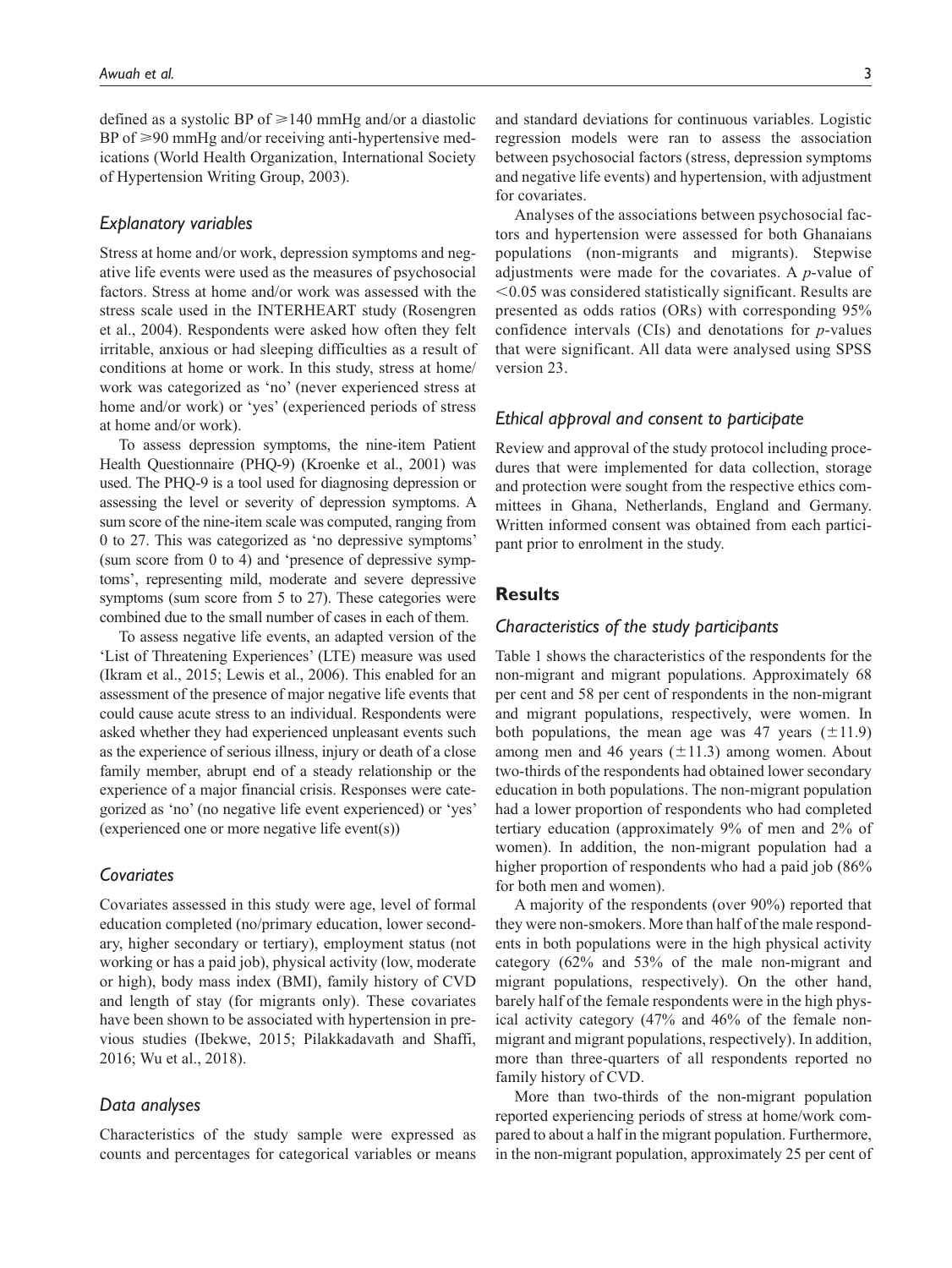**Table 1.** Characteristics of the study participants stratified by migrant status and sex.

| Variable                                | Male                        |                          | Female                       |                          |  |
|-----------------------------------------|-----------------------------|--------------------------|------------------------------|--------------------------|--|
|                                         | Non-migrants<br>$(n = 657)$ | Migrants<br>$(n = 1041)$ | Non-migrants<br>$(n = 1364)$ | Migrants<br>$(n = 1425)$ |  |
| Age (years)                             | 47.4 $(\pm 13.2)$           | 47.4 $(\pm 10.6)$        | 46.3 $(\pm 12.5)$            | 45.6 $(\pm 10.0)$        |  |
| Education                               |                             |                          |                              |                          |  |
| No or primary education                 | 211(32.1)                   | 138(13.3)                | 795 (58.3)                   | 393 (27.6)               |  |
| Lower secondary                         | 263 (40.0)                  | 414 (39.8)               | 446 (32.7)                   | 520 (36.5)               |  |
| Higher secondary                        | 125(19.0)                   | 272(26.1)                | 94 (6.9)                     | 335 (23.5)               |  |
| Tertiary                                | 58 (8.8)                    | 217(20.8)                | 29(2.1)                      | 177(12.4)                |  |
| Employment status                       |                             |                          |                              |                          |  |
| Not working                             | 91 (13.9)                   | 254 (24.4)               | 193(14.1)                    | 530 (37.2)               |  |
| Has a paid job                          | 566 (86.1)                  | 787 (75.6)               | 1171(85.9)                   | 895 (62.8)               |  |
| Currently smoking                       |                             |                          |                              |                          |  |
| No                                      | 632 (96.2)                  | 959 (92.2)               | 1363 (99.9)                  | 1401 (98.4)              |  |
| Yes                                     | 25(3.8)                     | 82(7.8)                  | 1(0.1)                       | 24(1.6)                  |  |
| Physical activity (PA)                  |                             |                          |                              |                          |  |
| Low PA                                  | 125 (19.0)                  | 283 (27.2)               | 483 (35.4)                   | 430 (30.2)               |  |
| Moderate PA                             | 122(18.6)                   | 208(20.0)                | 239 (17.5)                   | 344(24.1)                |  |
| High PA                                 | 410 (62.4)                  | 550 (52.8)               | 642 (47.1)                   | 651 (45.7)               |  |
| BMI $(kg/m2)$                           | 22.8 $(\pm 3.8)$            | 27.1 $(\pm 3.9)$         | 26.5 $(\pm 5.5)$             | 30.2 $(\pm 5.1)$         |  |
| Family history CVD                      |                             |                          |                              |                          |  |
| Yes                                     | 33(5.0)                     | 55(5.3)                  | 84 (6.2)                     | 83 (5.8)                 |  |
| No                                      | 574 (87.4)                  | 814 (78.2)               | 1164(85.3)                   | 1170(82.1)               |  |
| Unsure                                  | 50 $(7.6)$                  | 172(16.5)                | 116(8.5)                     | 172(12.1)                |  |
| Length of stay in years (migrants only) |                             | 18.2 $(\pm 9.9)$         |                              | 17.6 $(\pm 9.6)$         |  |
| Stress at home/work                     |                             |                          |                              |                          |  |
| No                                      | 200 (30.4)                  | 516 (49.6)               | 371 (27.2)                   | 687 (48.2)               |  |
| Yes                                     | 457 (69.6)                  | 525 (50.4)               | 993 (72.8)                   | 738 (51.8)               |  |
| Depressive symptoms (DS)                |                             |                          |                              |                          |  |
| No DS                                   | 491 (74.7)                  | 821 (78.9)               | 929(68.1)                    | 1070(75.1)               |  |
| Presence of DS                          | 166(25.3)                   | 220(21.1)                | 435 (31.9)                   | 355 (24.9)               |  |
| Negative life events                    |                             |                          |                              |                          |  |
| No                                      | 199 (30.3)                  | 396 (38.0)               | 487 (35.7)                   | 563 (39.5)               |  |
| Yes                                     | 458 (69.7)                  | 645 (62.0)               | 877 (64.3)                   | 862 (60.5)               |  |
| Hypertension                            |                             |                          |                              |                          |  |
| No                                      | 427 (65.0)                  | 422 (40.5)               | 883 (64.7)                   | 648 (45.5)               |  |
| Yes                                     | 230 (35.0)                  | 619 (59.5)               | 481 (35.3)                   | 777 (54.5)               |  |

BMI: body mass index; CVD: cardiovascular disease; SD: standard deviation.

men and 32 per cent of women had depression symptoms. On the other hand, depression symptoms were observed among 21 per cent of men and 25 per cent of women in the migrant population. Also, more than 60 per cent of respondents in both populations had experienced negative life events (see Table 1).

## *Hypertension prevalence by psychosocial factors*

The prevalence of hypertension was 35 per cent among non-migrant men and 59.5 per cent among migrant men. Among migrant women, the prevalence of hypertension was higher than that observed among non-migrant women (54.5% and 35.3%, respectively) (Table 1).

In the non-migrant population, the prevalence of hypertension among women with depression symptoms was significantly higher compared to those with no depression symptoms  $(41.4\%$  compared to 32.4%, *p*-value = 0.001). This finding was not observed among non-migrant men (see Table 2).

In the migrant population, the prevalence of hypertension among women who experienced negative life events was rather lower than those who did not experience negative life events (32.6% compared to 37.8%, *p*-value = 0.042). This finding was not observed among migrant men (Table 2).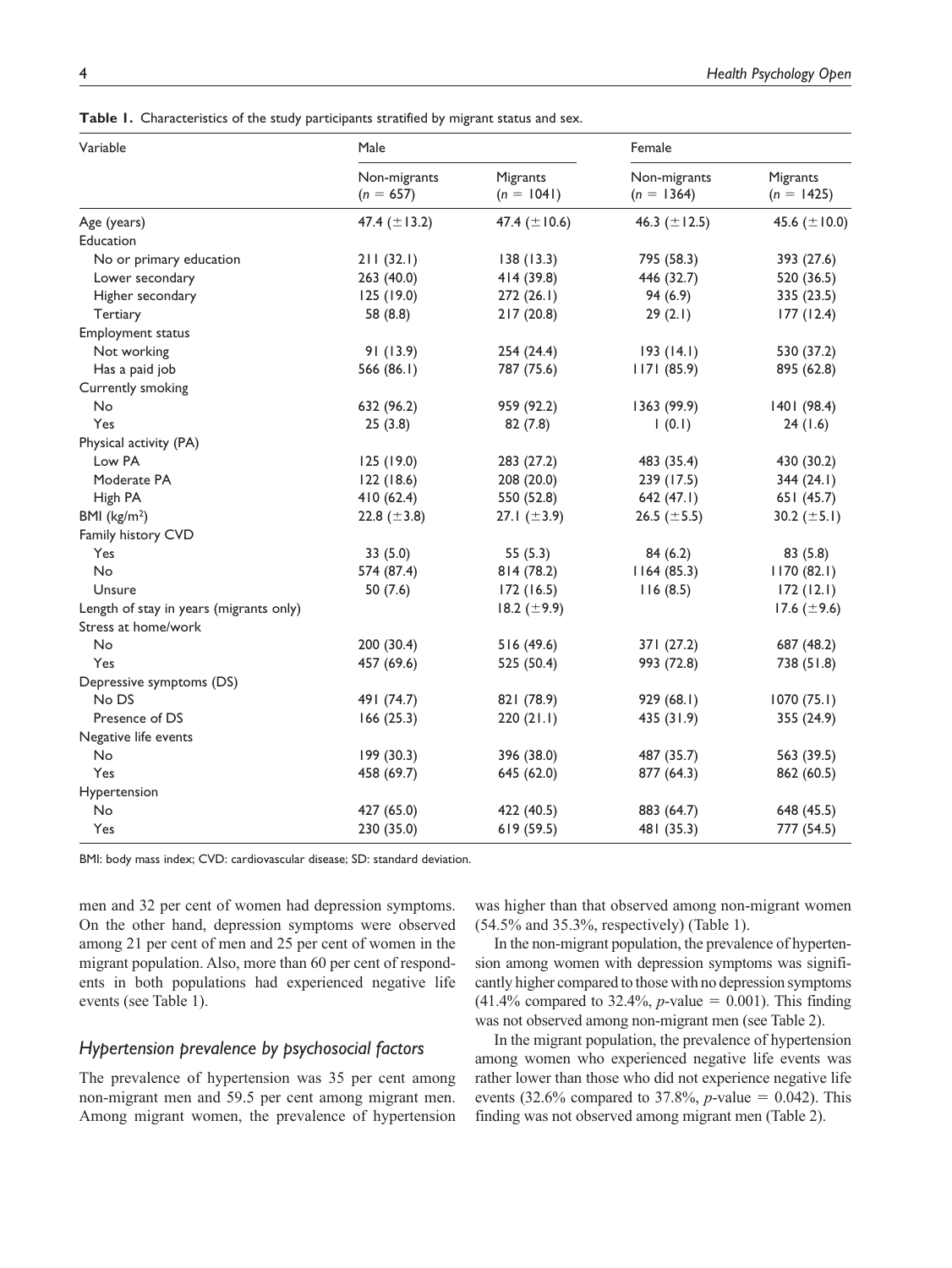| Non-migrants<br>(Ghanaians in Ghana) | Total $(N = 2021)$   |                                |                   | Male ( $n = 657$ ) |                        |                | Female ( $n = 1364$ ) |                                |       |
|--------------------------------------|----------------------|--------------------------------|-------------------|--------------------|------------------------|----------------|-----------------------|--------------------------------|-------|
|                                      | $\mathsf{N}$         | Hypertension p-value<br>$(\%)$ |                   | $\sqrt{n}$         | Hypertension<br>$(\%)$ | $b$ -value $n$ |                       | Hypertension p-value<br>$(\%)$ |       |
| Stress at home/work                  |                      |                                | 0.543             |                    |                        | 0.592          |                       |                                | 0.719 |
| No                                   | 571                  | 195 (34.2)                     |                   | 200                | 67(33.5)               |                | 371                   | 128 (34.5)                     |       |
| Yes                                  | 1450                 | 516 (35.6)                     |                   | 457                | 163 (35.7)             |                | 993                   | 353 (35.5)                     |       |
| Depressive symptoms (DS)             |                      |                                | < 0.001           |                    |                        | 0.063          |                       |                                | 0.001 |
| No DS                                | 1420                 | 463 (32.6)                     |                   | 491                | 162 (33.0)             |                | 929                   | 301 (32.4)                     |       |
| Presence of DS                       | 601                  | 248(41.3)                      |                   | 166                | 68 (41.0)              |                | 435                   | 180(41.4)                      |       |
| Negative life events                 |                      |                                | 0.818             |                    |                        | 0.235          |                       |                                | 0.614 |
| No                                   | 686                  | 239 (34.8)                     |                   | 199                | 63(31.7)               |                | 487                   | 176(36.1)                      |       |
| Yes                                  | 1335                 | 472 (35.4)                     |                   | 458                | 167 (36.5)             |                | 877                   | 305 (34.8)                     |       |
| <b>Migrants</b>                      | Total ( $N = 2466$ ) |                                | Male $(n = 1041)$ |                    | Female $(n = 1425)$    |                |                       |                                |       |
| (Ghanaians in Europe)                | N                    | Hypertension p-value<br>$(\%)$ |                   | $\sqrt{n}$         | Hypertension<br>$(\%)$ | $b$ -value $n$ |                       | Hypertension p-value<br>$(\%)$ |       |
| Stress at home/work                  |                      |                                | 0.717             |                    |                        | 0.590          |                       |                                | 0.897 |
| No                                   | 1203                 | 480 (39.9)                     |                   | 516                | 243(47.1)              |                |                       | 237 (34.5)                     |       |
| Yes                                  | 1263                 | 513 (40.6)                     |                   | 525                | 256 (48.8)             |                |                       | 257 (34.8)                     |       |
| Depressive symptoms (DS)             |                      |                                | 0.881             |                    |                        | 0.400          |                       |                                | 0.601 |
| No DS                                | 1891                 | 763 (40.3)                     |                   | 821                | 388 (47.3)             |                | 1070                  | 375 (35.0)                     |       |
| Presence of DS                       | 575                  | 230 (40.0)                     |                   | 220                | 111(50.5)              |                | 355                   | 119(33.5)                      |       |
| Negative life events                 |                      |                                | 0.623             |                    |                        | 0.167          |                       |                                | 0.042 |
| No                                   | 959                  | 392 (40.9)                     |                   | 396                | 179(45.2)              |                | 563                   | 213(37.8)                      |       |
| Yes                                  | 1507                 | 601 (39.9)                     |                   | 645                | 320 (49.6)             |                | 862                   | 281 (32.6)                     |       |

**Table 2.** Prevalence of hypertension by stress, depression symptoms and negative life events.

## *Associations between psychosocial factors and hypertension*

*Stress at home/work.* In the Ghanaian migrant population, a statistically significant association was found between stress at home/work and hypertension among women. In the age adjusted model, women who experienced stress at home/work had higher odds of hypertension compared to those who did not. This association remained after further adjustments for other covariates (adjusted odds ratio  $(AOR) = 1.29, 95\% \text{ CI: } 1.01-1.66$ . No associations were found between stress at home/work and hypertension among migrant men and in the non-migrant population (Table 3).

*Depression symptoms.* In the non-migrant population, women with depression symptoms were more likely to be hypertensive compared to those with no depression symptoms (Table 3). The association remained statistically significant after adjustment for the covariates ( $AOR = 1.36$ , 95% CI: 1.04–1.76). No associations were found between depression symptoms and hypertension among non-migrant men and in the migrant population.

*Negative life events.* A statistically significant association was found between negative life events and hypertension among non-migrant men. In the fully adjusted model (model 3), non-migrant men who reported experiencing negative life events had higher odds of hypertension compared to those who reported no negative life events (AOR  $= 1.51, 1.01 - 2.27$ . There was no statistically significant association between negative life events and hypertension among non-migrant women and in the migrant population (Table 3).

## **Discussion**

## *Key findings*

Findings from the study show that there was a statistically significant association between stress at home/work and hypertension among female migrants only. Presence of depression symptoms was significantly associated with higher odds of hypertension among female non-migrants only. In addition, the findings show that the experience of negative life events was associated with a higher likelihood of hypertension among non-migrant Ghanaian men only.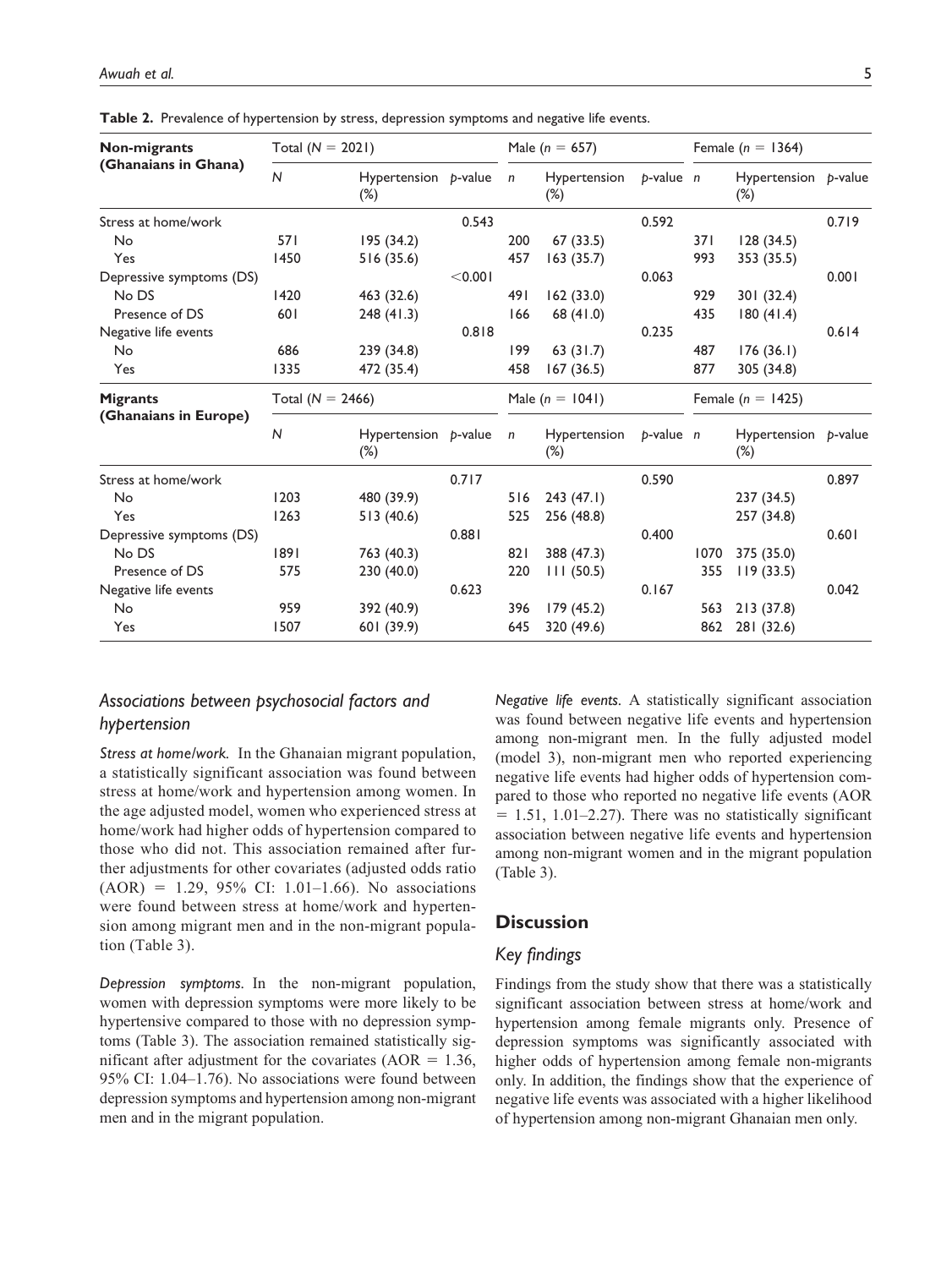|                                       | Male                            |                        |                                                                   | Female                                                                                         |                                                               |                                 |  |
|---------------------------------------|---------------------------------|------------------------|-------------------------------------------------------------------|------------------------------------------------------------------------------------------------|---------------------------------------------------------------|---------------------------------|--|
|                                       | Model I<br>OR (95% CI)          | Model 2<br>OR (95% CI) | Model 3<br>OR (95% CI)                                            | Model I<br>OR (95% CI)                                                                         | Model 2<br>OR (95% CI)                                        | Model 3<br>OR (95% CI)          |  |
| Non-migrants (Ghanaians in Ghana)     |                                 |                        |                                                                   |                                                                                                |                                                               |                                 |  |
| Stress at home/work                   |                                 |                        |                                                                   |                                                                                                |                                                               |                                 |  |
| No (ref.)                             | 1.00                            | 1.00                   | 1.00                                                              | 1.00                                                                                           | 1.00                                                          | 1.00                            |  |
| Yes                                   | $1.04(0.73 - 1.48)$             |                        | $1.02$ (0.69-1.50) $1.09$ (0.72-1.64)                             | $0.99(0.77 - 1.27)$                                                                            | $0.91(0.69 - 1.20)$                                           | $0.94(0.71 - 1.25)$             |  |
| Depressive symptoms (DSs)             |                                 |                        |                                                                   |                                                                                                |                                                               |                                 |  |
| No DS (ref.)                          | 1.00                            | 1.00                   | 1.00                                                              | 1.00                                                                                           | 1.00                                                          | 1.00                            |  |
|                                       | Presence of DS 1.42 (0.98-2.05) |                        | $1.41(0.94-2.11)$ $1.37(0.90-2.10)$                               | $1.48$ (1.17–1.87) <sup>a</sup>                                                                | $1.30 (1.01 - 1.68)^{b}$                                      | 1.36 $(1.04 - 1.76)^{b}$        |  |
| Negative life events                  |                                 |                        |                                                                   |                                                                                                |                                                               |                                 |  |
| No (ref.)                             | 1.00                            | 1.00                   | 1.00                                                              | 1.00                                                                                           | 1.00                                                          | 1.00                            |  |
| Yes                                   | $1.26(0.89 - 1.80)$             |                        | $1.44$ (0.97-2.14) 1.51 (1.01-2.27) <sup>b</sup> 0.93 (0.74-1.18) |                                                                                                | $0.95(0.74 - 1.22)$                                           | $0.96(0.75 - 1.24)$             |  |
| <b>Migrants (Ghanaians in Europe)</b> |                                 |                        |                                                                   |                                                                                                |                                                               |                                 |  |
| Stress at home/work                   |                                 |                        |                                                                   |                                                                                                |                                                               |                                 |  |
| No (ref.)                             | 1.00                            | 1.00                   | 1.00                                                              | 1.00                                                                                           | 1.00                                                          | 1.00                            |  |
| <b>Yes</b>                            | $1.12(0.84 - 1.49)$             |                        | $1.15(0.85-1.53)$ $1.11(0.83-1.50)$                               |                                                                                                | $1.32$ (1.03–1.67) <sup>b</sup> 1.31 (1.02–1.69) <sup>b</sup> | $1.29$ (1.01-1.66) <sup>b</sup> |  |
| Depressive symptoms (DS)              |                                 |                        |                                                                   |                                                                                                |                                                               |                                 |  |
| No DS (ref.)                          | 1.00                            | 1.00                   | 1.00                                                              | 1.00                                                                                           | 1.00                                                          | 1.00                            |  |
|                                       | Presence of DS 1.17 (0.83–1.66) |                        | $1.09$ (0.76-1.57) 1.07 (0.74-1.55)                               | $0.90(0.68 - 1.19)$                                                                            | $0.89(0.67 - 1.20)$                                           | $0.88(0.66 - 1.18)$             |  |
| Negative life events                  |                                 |                        |                                                                   |                                                                                                |                                                               |                                 |  |
| $No$ (ref.)                           | 1.00                            | 1.00                   | 1.00                                                              | 1.00                                                                                           | 1.00                                                          | 1.00                            |  |
| Yes                                   |                                 |                        |                                                                   | $1.14 (0.87-1.51)$ $1.11 (0.83-1.47)$ $1.09 (0.81-1.45)$ $0.87 (0.69-1.09)$ $0.86 (0.68-1.10)$ |                                                               | $0.86(0.68 - 1.11)$             |  |

**Table 3.** Associations of psychosocial factors with hypertension prevalence in non-migrants and migrants, stratified by sex.

CI: confidence interval; OR: odds ratio; ref.: reference category; BMI: body mass index; CVD: cardiovascular disease.

Model 1: Psychosocial factors adjusted for age. Model 2: Psychosocial factors adjusted for age, education and employment status. Model 3: Psychosocial factors adjusted for age, education and employment status, smoking, physical activity, BMI, family history of CVD and length of stay (migrants only).

a Denotes statistical significance at 0.01 level.

**bDenotes statistical significance at 0.05 level.** 

## *Interpretation of key findings*

Among Ghanaian migrant women, the association between stress and hypertension corroborates the finding of a similar study which showed that women evidenced greater odds of hypertension if they had experienced stress at work or home (Hu et al., 2015). Particularly for Ghanaian migrant women, inequalities at the domestic, social and economic levels may be important sources of stress. It has been suggested that female migrants are more susceptible to such stressors as they have to cope with these inequalities in addition to coping with discrimination, legal restrictions and structural barriers to healthcare in the host country (Heard et al., 2011; Irfaeya et al., 2008).

In such environments, female migrants may experience intense periods of irritability and anxiety, which may increase the risk of hypertension and other functional disorders (Irfaeya et al., 2008). Also, it is plausible that Ghanaian female migrants may not be able to better cope with the extra social and financial obligations to their relations back in Ghana, and this may increase the risk of stress (Beune et al., 2006).

These plausible explanations may also hold for migrant men; however, it is likely that female migrants (relative to male migrants) have a higher vulnerability to stressors at home and/or work, which consequently leads to hypertension or other undesired health outcomes. Previous studies of physiological markers of emotional responses to stress have shown that women have a lower BP response than men (Allen et al., 1993).

Also, it is worth pointing out that in a previous study among Ghanaian and African–Surinamese migrants, stress was perceived by participants as an important contributor to hypertension (Beune et al., 2006). Although this study among Ghanaian and African–Surinamese migrants did not assess associations, it suggests that Ghanaian migrants recognize that stress could potentially lead to hypertension.

The finding in this study that non-migrant women with depression symptoms had higher odds of hypertension corroborates the assertion that depression is associated with, and increases the risk of, hypertension (Meng et al., 2012). In a recent similar study involving non-migrant women, depression was associated with an increase in the odds of hypertension after adjusting for age (Jackson et al., 2016). It is important to point out that the evidence of this association in other studies has been inconclusive (Levenstein et al., 2001; Shinn et al., 2001).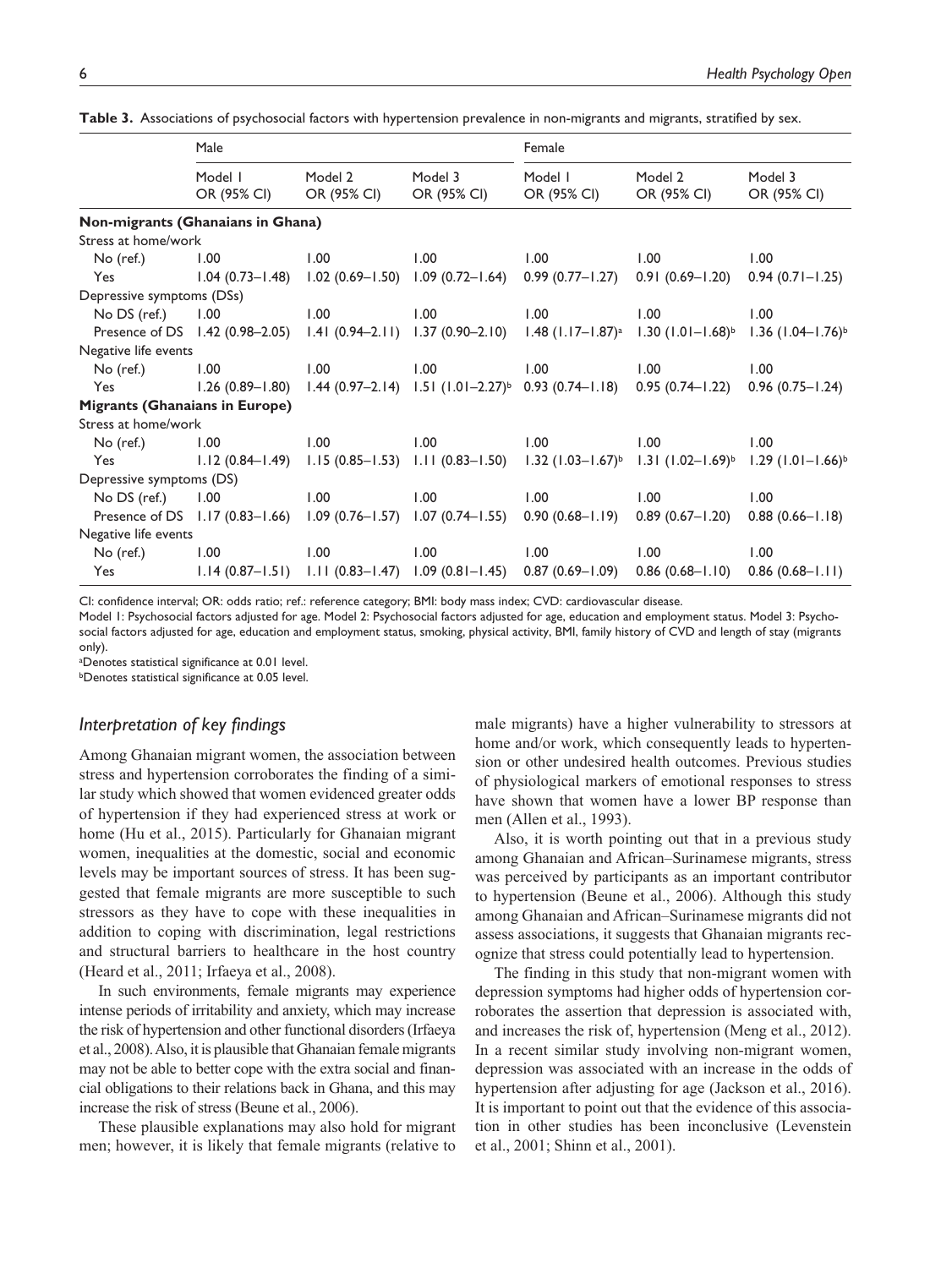Generally, women tend to be more exposed than men to the factors that lead to depression symptoms or depression itself, which then increases their risk of hypertension (Aranda et al., 2001; Evans and Steptoe, 2002; McDonough and Walters, 2001). In addition, it is also likely that nonmigrant women perceive and express stressors that lead to the manifestation of depression differently from men – which may also be the case for migrant women.

A plausible explanation to this study's finding is that depression and other mental health states or outcomes are usually not detected and treated in Ghanaian non-migrant populations partly due to the overburdened health system and a lack of priority to address mental health issues. A larger proportion of these undiagnosed and untreated cases of depression may be among women which consequently increases their risk of hypertension and other negative health outcomes. On the other hand, Ghanaian migrants often have access to a healthcare system which is able to diagnose and treat depression and other mental health conditions.

There are a number of possible pathways through which depression may contribute to the development of hypertension (Ginty et al., 2013). There is long-standing evidence that the regulation of adrenergic activity often fails in those with depression symptoms (Dwight and Stoudemire, 1997; Ford et al., 1998). The alterations in this adrenergic activity may play a role in sustaining elevated BP over a period of time (Davidson et al., 2000).

In addition, depression symptoms may negatively influence adherence to healthy behaviours and a general recognition of self-care, which may then lead to the development of hypertension. For example, the presence of depression symptoms may lead to a reduction in physical activity, uptake of smoking or the cultivation of unhealthy eating habits which are established risk factors of hypertension. Notwithstanding, it is important to point out that these mechanisms may differ from one setting to another (Davidson et al., 2000).

The study's findings also showed that among men in the non-migrant population, the experience of one or more negative life events increased the odds of hypertension. Negative life events have been long associated with hypertension in some studies (Schwartz et al., 2003; Sparrenberger et al., 2008). Nonetheless, the evidence remains inconclusive mainly due to differences in study design (Schwartz et al., 2003). Results of some studies have shown that men employ the use of a problem-focused coping approach to deal with acute stressors, while women use their social support systems and the emotion-focused coping approach in dealing with acute stressors (Eaton and Bradley, 2008; Watson and Sinha, 2008).

It is possible that non-migrant Ghanaian men are unable to better manage unexpected life events such as the loss of a close family or friend, the loss of a steady employment or major financial crisis. In many Ghanaian societies, men are expected to show bravery in the face of challenging life circumstances, and this may prevent them from utilizing or

taking advantage of the social support systems that may be in place. This may lead to elevations in BP during such periods. This association was not observed among men in the migrant population. It is plausible that the Ghanaian migrant population takes advantage of the social support systems that may be present in the host location during such periods.

## *Strengths and limitations*

A strength of this study is its contribution to knowledge on the evidence of the association between common mental health states and hypertension, a major public health burden in many SSA populations. In addition, the use of wellstandardized methods across all study locations reduced measurement biases.

A limitation of this study is that it was cross-sectional in nature and therefore causal attributions should be inferred with caution. There is a possibility of reverse association/ causation between hypertension and the psychosocial factors assessed in this study. Also, the self-reported nature of the stressors measured could have potentially introduced some level of reporting bias or socially desirable responses.

## **Conclusion**

The present analyses show that stress, depression symptoms and negative life events are associated with hypertension prevalence in Ghanaian populations, although the strength and direction of the associations differ by migration status (migrants and non-migrants) and sex (men and women). The findings suggest that addressing common mental health outcomes, such as stress and depressive symptoms, among Ghanaian populations in Ghana and in Europe may enhance emotional well-being and quality of life, and consequently contribute to reducing the burden of hypertension.

#### **Acknowledgements**

The authors are very grateful to the RODAM advisory board members for their valuable support in shaping the methods, to the research assistants, interviewers and other staff of the five research locations who have taken part in gathering the data and, most of all, to the Ghanaian volunteers participating in this project.

#### **Authors' contributions**

RBA, AdGA, FNAD and CA conceptualized the study. RBA analysed the data and wrote the first draft of the article. CA, AdGA, FNAD, KACM, EJAJB, KK-G, JA, LS and SKB made important inputs to subsequent versions of the article. All authors read and approved the final article.

#### **Declaration of conflicting interests**

The author(s) declared no potential conflicts of interest with respect to the research, authorship and/or publication of this article.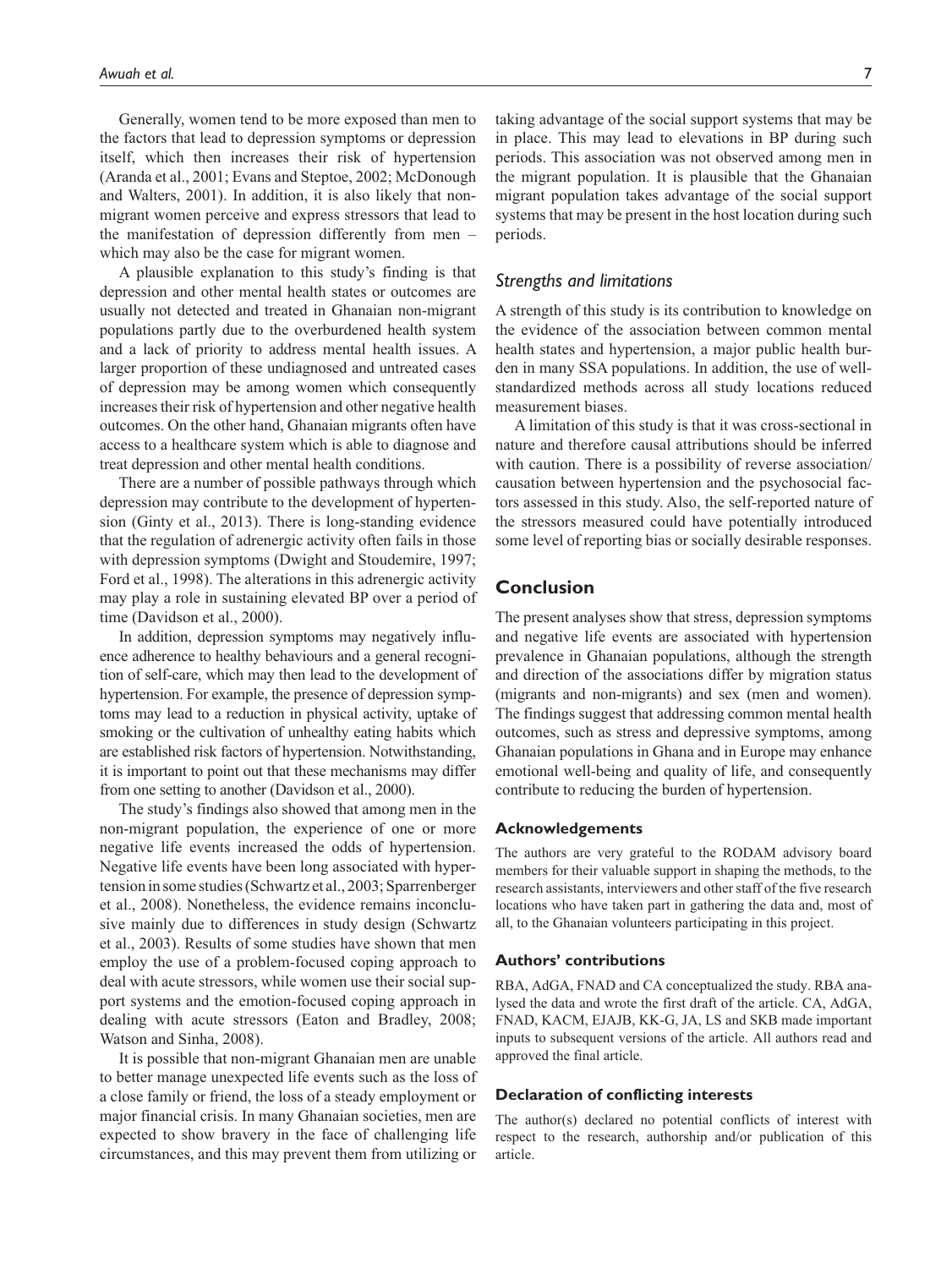#### **Funding**

The author(s) disclosed receipt of the following financial support for the research, authorship and/or publication of this article: The RODAM study was funded by the European Commission under the Framework Programme (grant number: 278901). The funders did not play any role in the study design, data collection and analysis or preparation of the article.

#### **References**

- Addo J, Agyemang C, Smeeth L, et al. (2012) A review of population-based studies on hypertension in Ghana. *Ghana Medical Journal* 46(2): 4–11.
- Adepoju A (2008) *Migration and Social Policy in sub-Saharan Africa*. Geneva: International Organization for Migration.
- Agyemang C, Addo J, Bhopal R, et al. (2009) Cardiovascular disease, diabetes and established risk factors among populations of sub-Saharan African descent in Europe: A literature review. *Globalization and Health* 5(1): 7.
- Agyemang C, Beune E, Meeks K, et al. (2014) Rationale and cross-sectional study design of the research on obesity and type 2 diabetes among African migrants: The RODAM study. *BMJ Open* 4(3): e004877.
- Agyemang C, Kieft S, Snijder MB, et al. (2015) Hypertension control in a large multi-ethnic cohort in Amsterdam, The Netherlands: The HELIUS study. *International Journal of Cardiology* 183: 180–189.
- Agyemang C, Kunst A, Bhopal R, et al. (2010) A cross-national comparative study of blood pressure and hypertension between English and Dutch South-Asian–and African-origin populations: The role of national context. *American Journal of Hypertension* 23(6): 639–648.
- Agyemang C, Nyaaba G, Beune E, et al. (2018) Variations in hypertension awareness, treatment, and control among Ghanaian migrants living in Amsterdam, Berlin, London, and nonmigrant Ghanaians living in rural and urban Ghana– the RODAM study. *Journal of Hypertension* 36(1): 169–177.
- Allen MT, Stoney CM, Owens JF, et al. (1993) Hemodynamic adjustments to laboratory stress: The influence of gender and personality. *Psychosomatic Medicine* 55: 505–517.
- Aranda MP, Castaneda I, Lee PJ, et al. (2001) Stress, social support, and coping as predictors of depressive symptoms: Gender differences among Mexican Americans. *Social Work Research* 25(1): 37–48.
- Ataklte F, Erqou S, Kaptoge S, et al. (2015) Burden of undiagnosed hypertension in sub-Saharan Africa: A systematic review and meta-analysis. *Hypertension* 65(2): 291–298.
- Awuah RB, Anarfi JK, Agyemang C, et al. (2014) Prevalence, awareness, treatment and control of hypertension in urban poor communities in Accra, Ghana. *Journal of Hypertension* 32(6): 1203–1210.
- Beune EJ, Haafkens JA, Schuster JS, et al. (2006) 'Under pressure': How Ghanaian, African-Surinamese and Dutch patients explain hypertension. *Journal of Human Hypertension* 20(12): 946–955.
- Campbell NR, Bovet P, Schutte AE, et al. (2015) High blood pressure in sub-Saharan Africa: Why prevention, detection, and control are urgent and important. *The Journal of Clinical Hypertension* 17(9): 663–667.
- Davidson K, Jonas BS, Dixon KE, et al. (2000) Do depression symptoms predict early hypertension incidence in young adults in the CARDIA study? *Archives of Internal Medicine* 160(10): 1495–1500.
- Dwight MM and Stoudemire A (1997) Effects of depressive disorders on coronary artery disease: A review. *Harvard Review of Psychiatry* 5(3): 115–122.
- Eaton RJ and Bradley G (2008) The role of gender and negative affectivity in stressor appraisal and coping selection. *International Journal of Stress Management* 15(1): 94–115.
- Evans O and Steptoe A (2002) The contribution of gender-role orientation, work factors and home stressors to psychological well-being and sickness absence in male-and femaledominated occupational groups. *Social Science & Medicine* 54(4): 481–492.
- Ford DE, Mead LA, Chang PP, et al. (1998) Depression is a risk factor for coronary artery disease in men: The precursors study. *Archives of Internal Medicine* 158(13): 1422–1426.
- Ginty AT, Carroll D, Roseboom TJ, et al. (2013) Depression and anxiety are associated with a diagnosis of hypertension 5 years later in a cohort of late middle-aged men and women. *Journal of Human Hypertension* 27(3): 187–190.
- Gu Q, Burt VL, Dillon CF, et al. (2012) Trends in antihypertensive medication use and blood pressure control among United States adults with hypertension: The National Health and Nutrition Examination Survey, 2001 to 2010. *Circulation* 126(17): 2105–2114.
- Guimont C, Brisson C, Dagenais GR, et al. (2006) Effects of job strain on blood pressure: A prospective study of male and female white-collar workers. *American Journal of Public Health* 96(8): 1436–1443.
- Heard E, Whitfield KE, Edwards CL, et al. (2011) Mediating effects of social support on the relationship among perceived stress, depression, and hypertension in African Americans. *Journal of the National Medical Association* 103(2): 116– 122.
- Hu B, Liu X, Yin S, et al. (2015) Effects of psychological stress on hypertension in middle-aged Chinese: A cross-sectional study. *PLoS ONE* 10(6): e0129163.
- Humphries N, Brugha R and McGee H (2009) Sending money home: A mixed-methods study of remittances by migrant nurses in Ireland. *Human Resources for Health* 7(1): 66.
- Ibekwe RU (2015) Modifiable risk factors of hypertension and socio demographic profile in Oghara, Delta state; prevalence and correlates. *Annals of Medical and Health Sciences Research* 5(1): 71–77.
- Ikram UZ, Snijder MB, Fassaert TJ, et al. (2015) The contribution of perceived ethnic discrimination to the prevalence of depression. *The European Journal of Public Health* 25(2): 243–248.
- Irfaeya M, Maxwell AE and Krämer A (2008) Assessing psychological stress among Arab migrant women in the city of Cologne/Germany using the Community Oriented Primary Care (COPC) approach. *Journal of Immigrant and Minority Health* 10(4): 337–344.
- Jackson CA, Pathirana T and Gardiner PA (2016) Depression, anxiety and risk of hypertension in mid-aged women: A prospective longitudinal study. *Journal of Hypertension* 34(10): 1959–1966.